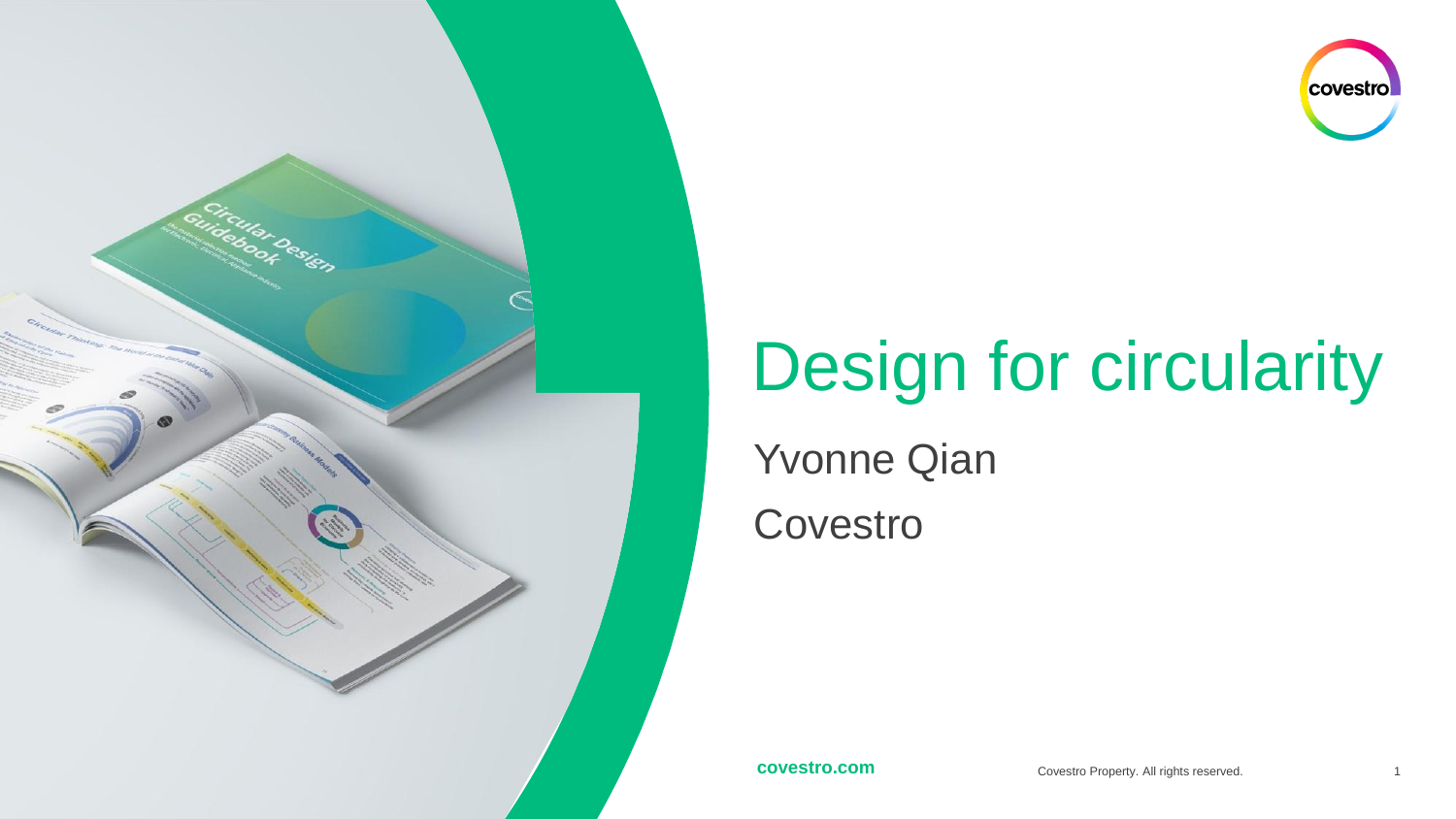Design for a circular economy







of raw materials used in manufacturing in Europe become waste before the product leaves the factory.

SOURCE: Cambridge Judge Business School Circular Economy Center

of products made in Europe get thrown away in the first six months of their existence.

SOURCE: Cambridge Judge Business School Circular Economy Center

of e-waste generated globally in 2019 was recycled

SOURCE: International Telecommunication Union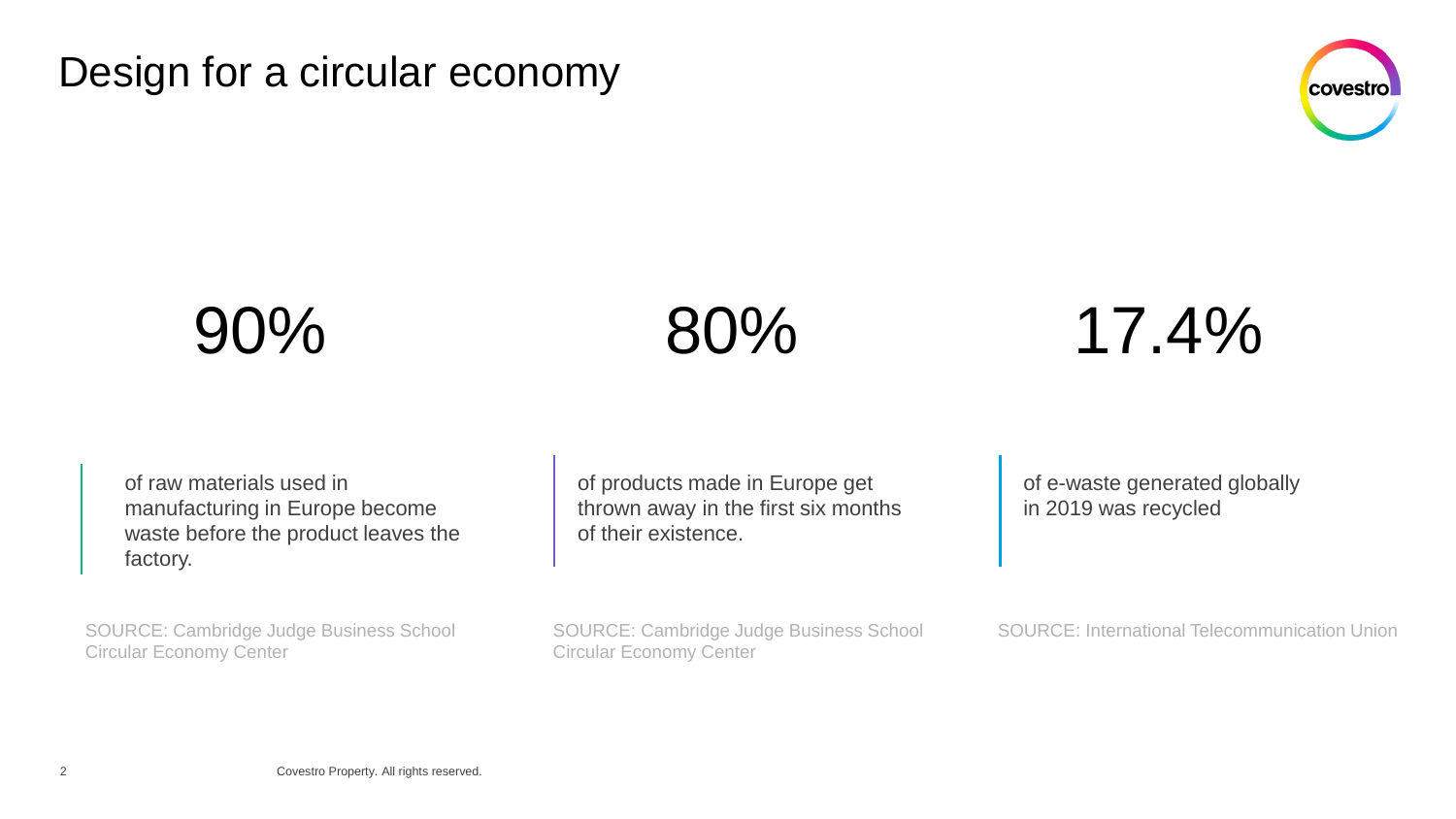### Design for a circular economy









Design for increased resource efficiency <br>
Design for extended product life Design for recycling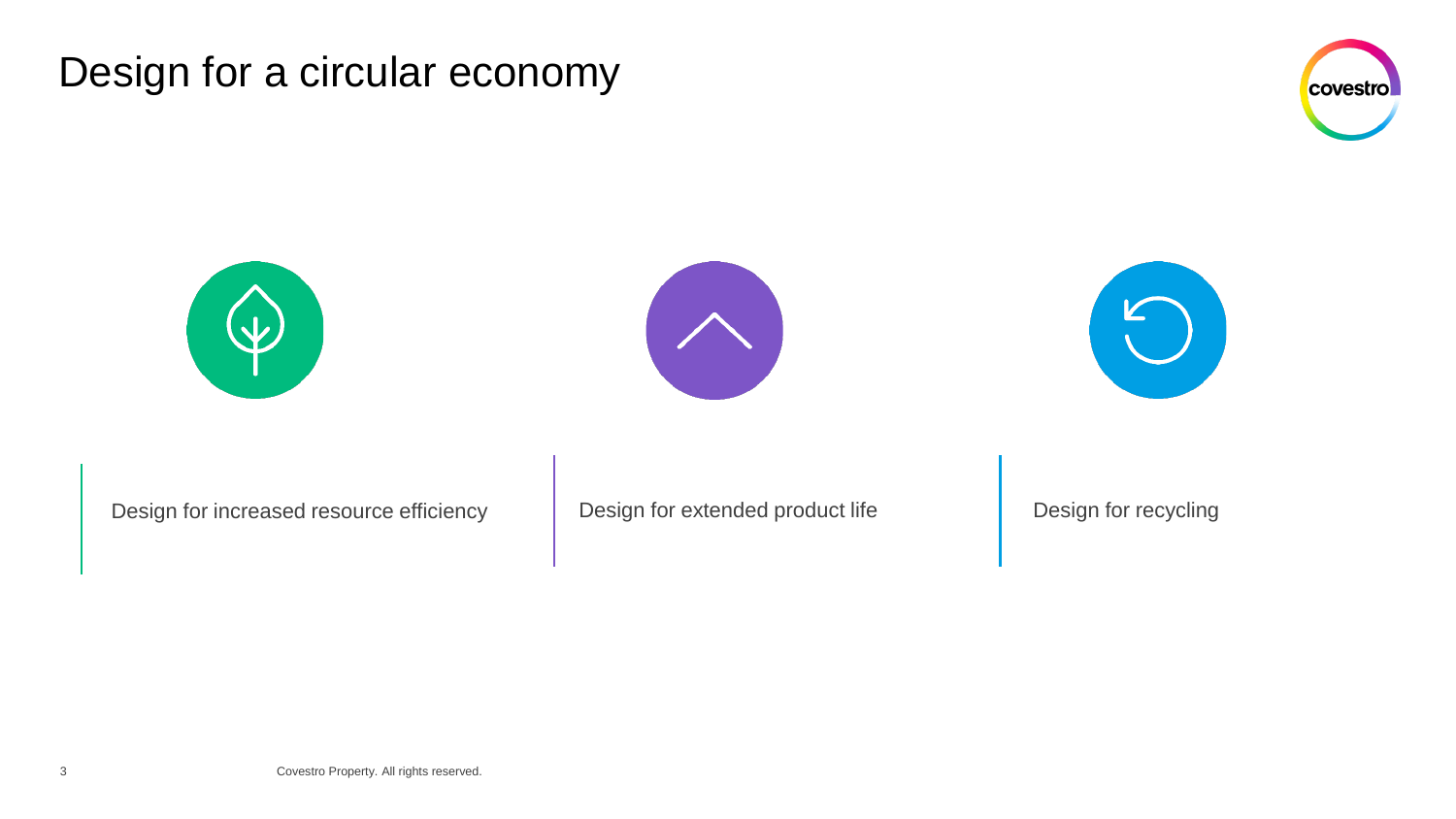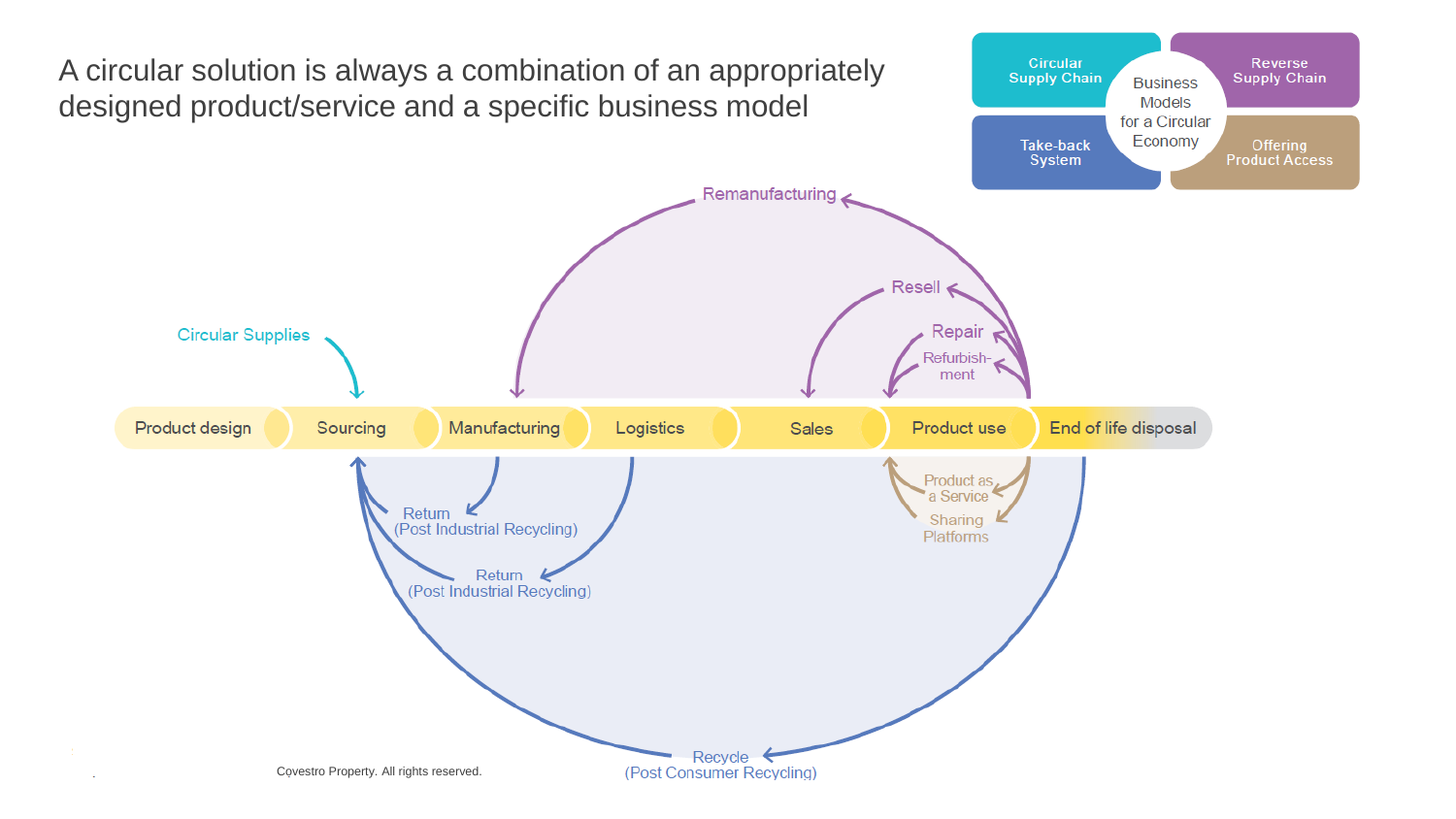### Circular solutions

Case studies



**Offering** Product Access

Take-back system

**Philips** offers a subscription service for its electric toothbrush as well as a recycling program for consumers to return their used dental care products.

Reverse Supply Chain

Take-back system

**Fairphone** encourages consumers to reuse, repair and recycle used phones through its reverse logistics and takeback system.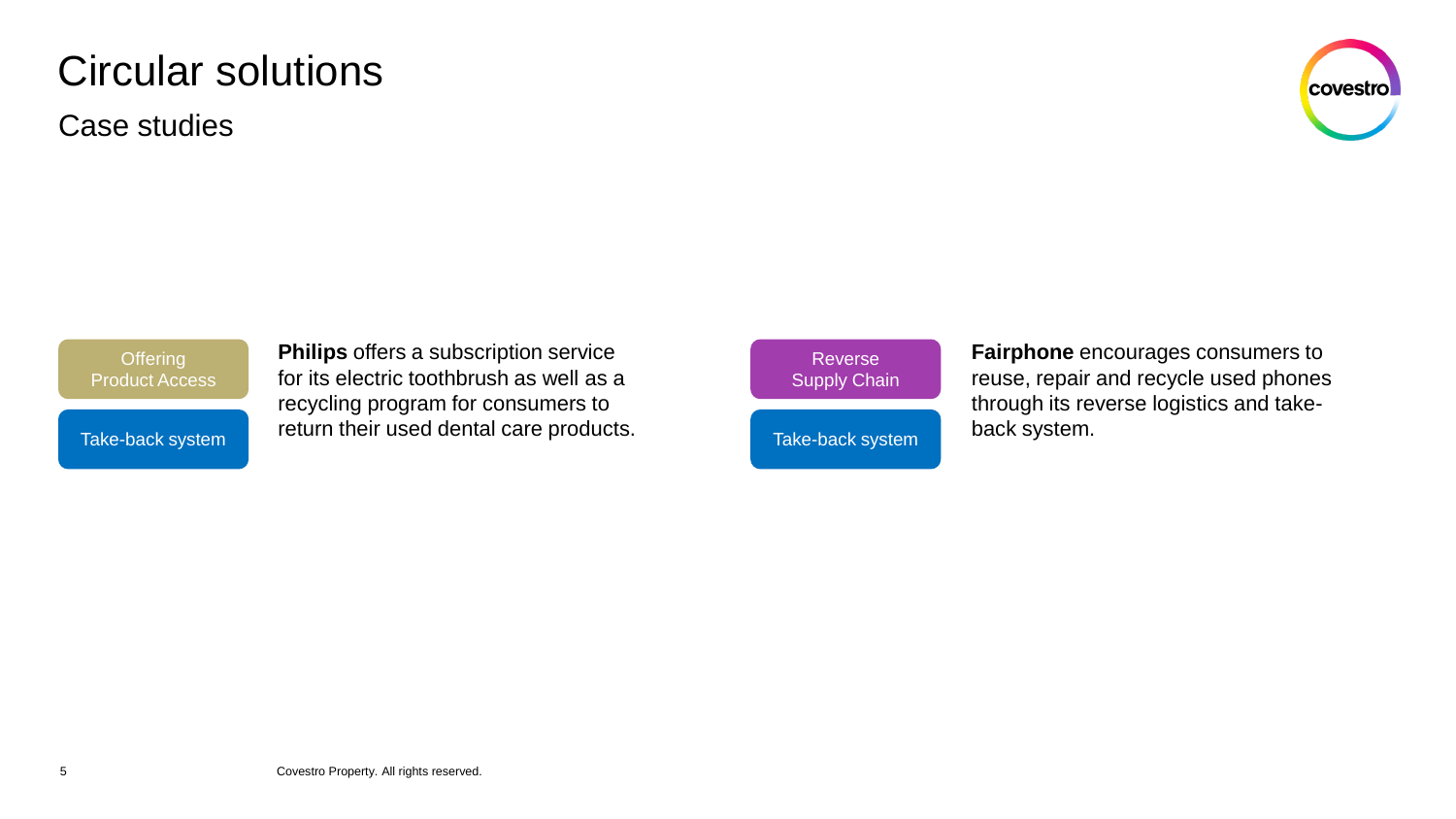## How do we design a circular solution?

Covestro teams up with REnato lab to introduce the Circular Design Guidebook



renato lab



**Taking a systemic approach that covers all stages of production, use and end-of-life** 

**Providing guidance on circular material selections**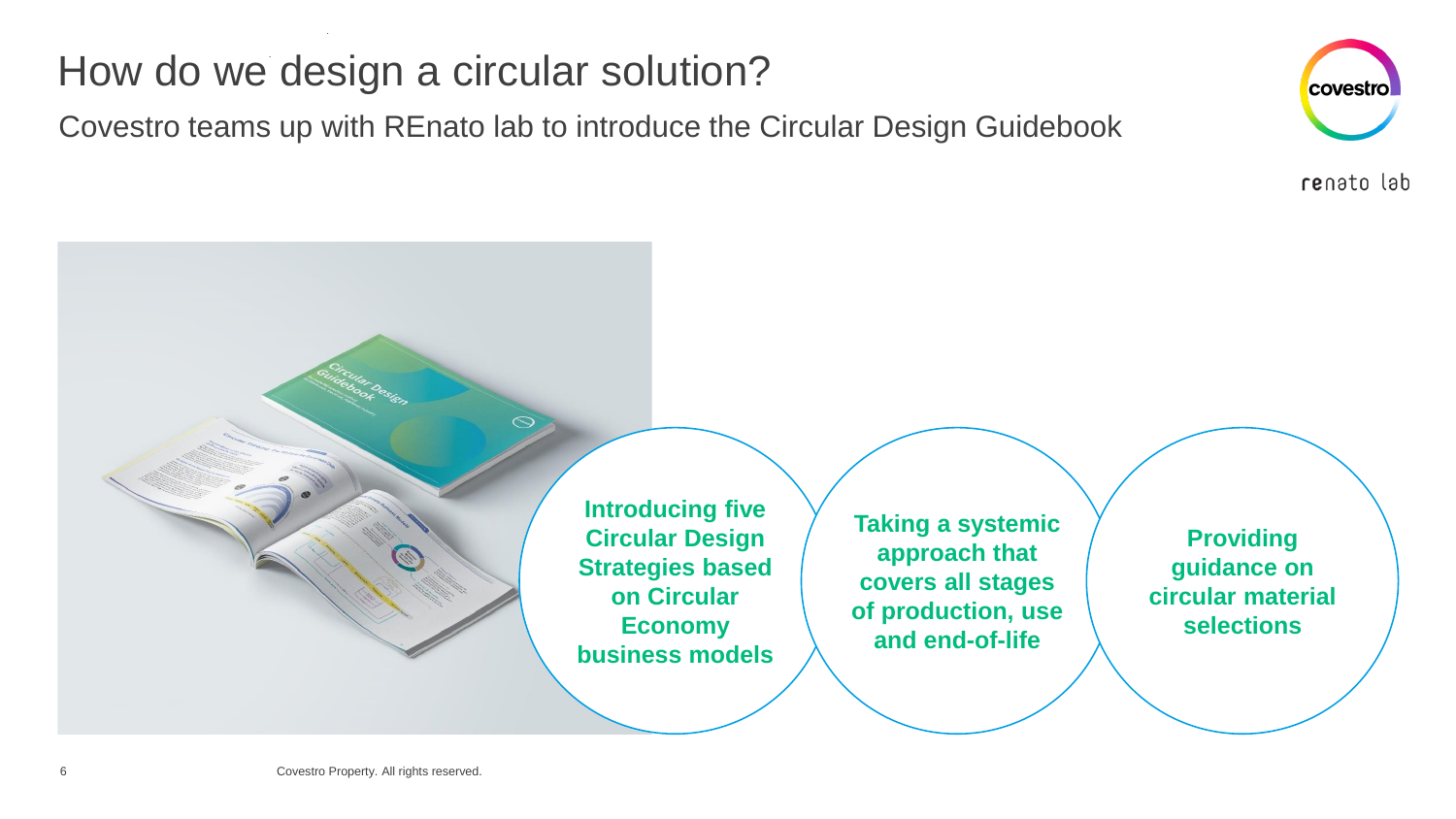Five strategies for achieving circular design



covestro

renato lab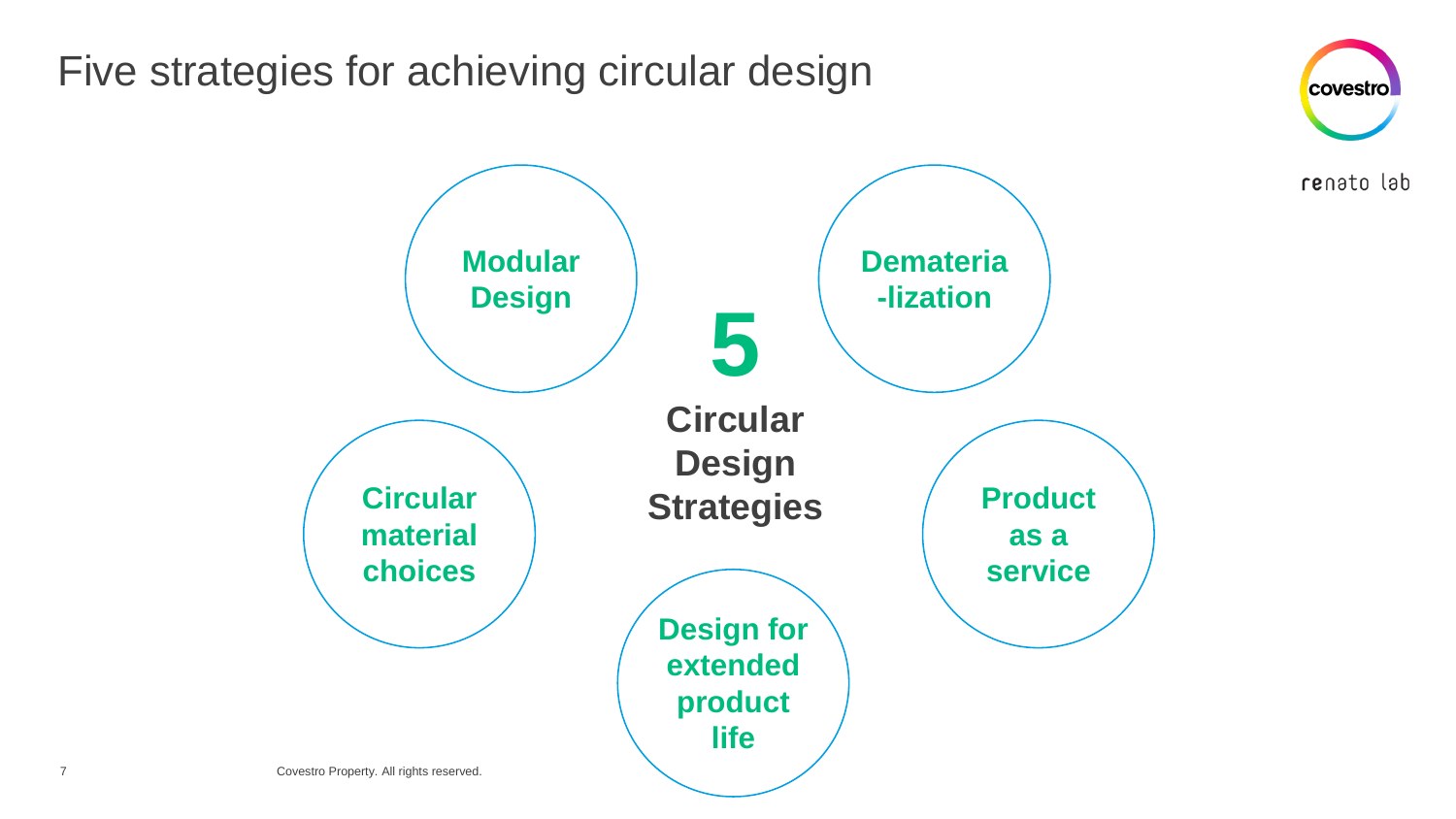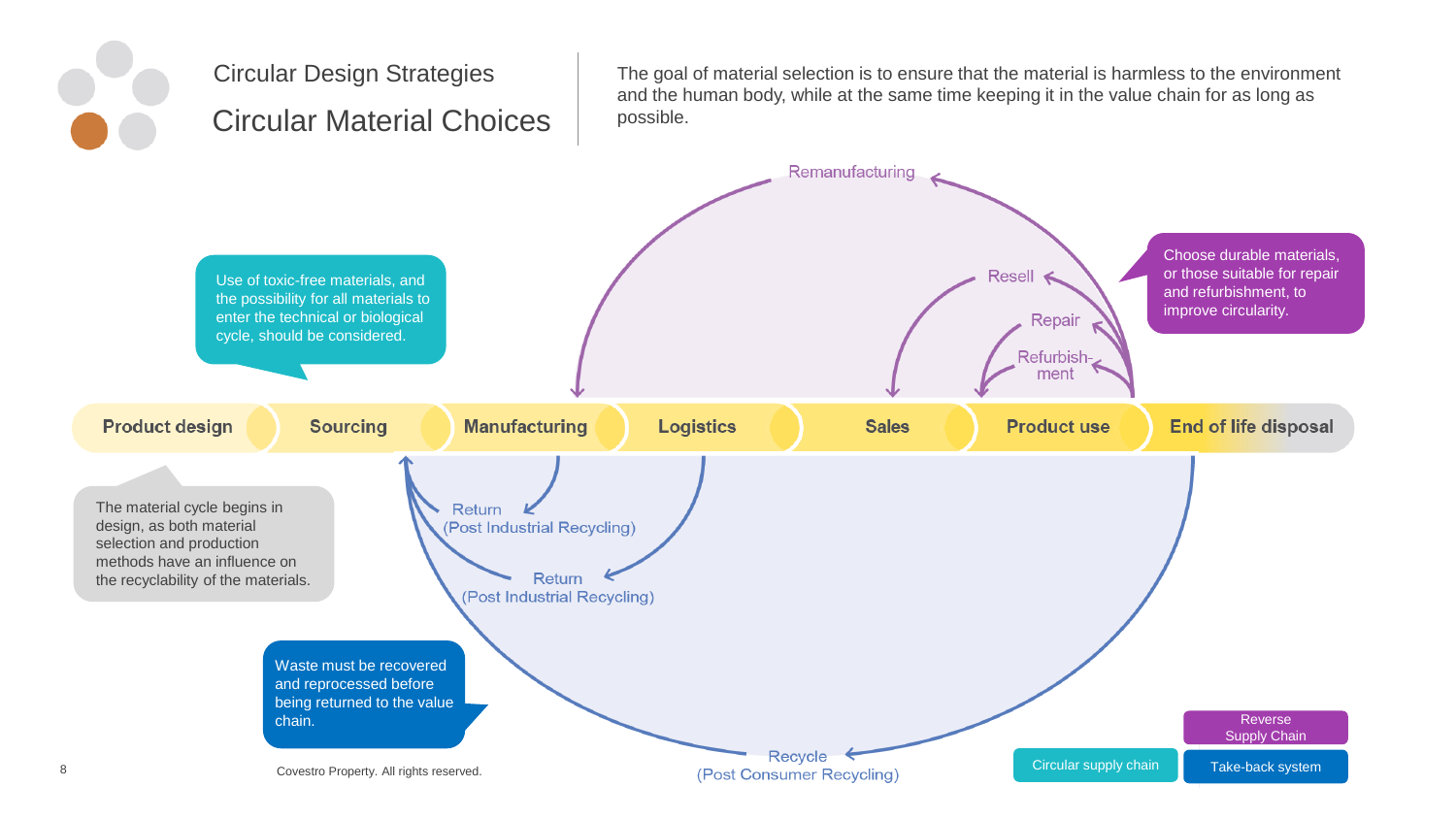## Mono-material design enabling resource efficiency and circularity Covestro design concept for auto headlamps



**Mono-material design provides a clear path to more sustainable solutions and circularity**

- Significantly fewer parts: 5 components vs 18 parts and screws
- Approximately 1.8 kg saved per headlamp from elimination of cast aluminum heat sinks
- 2-3 cm thinner from part consolidation: heat sinks, sensor elements
- Mono-material, polycarbonate-based design aids sustainability and recycling

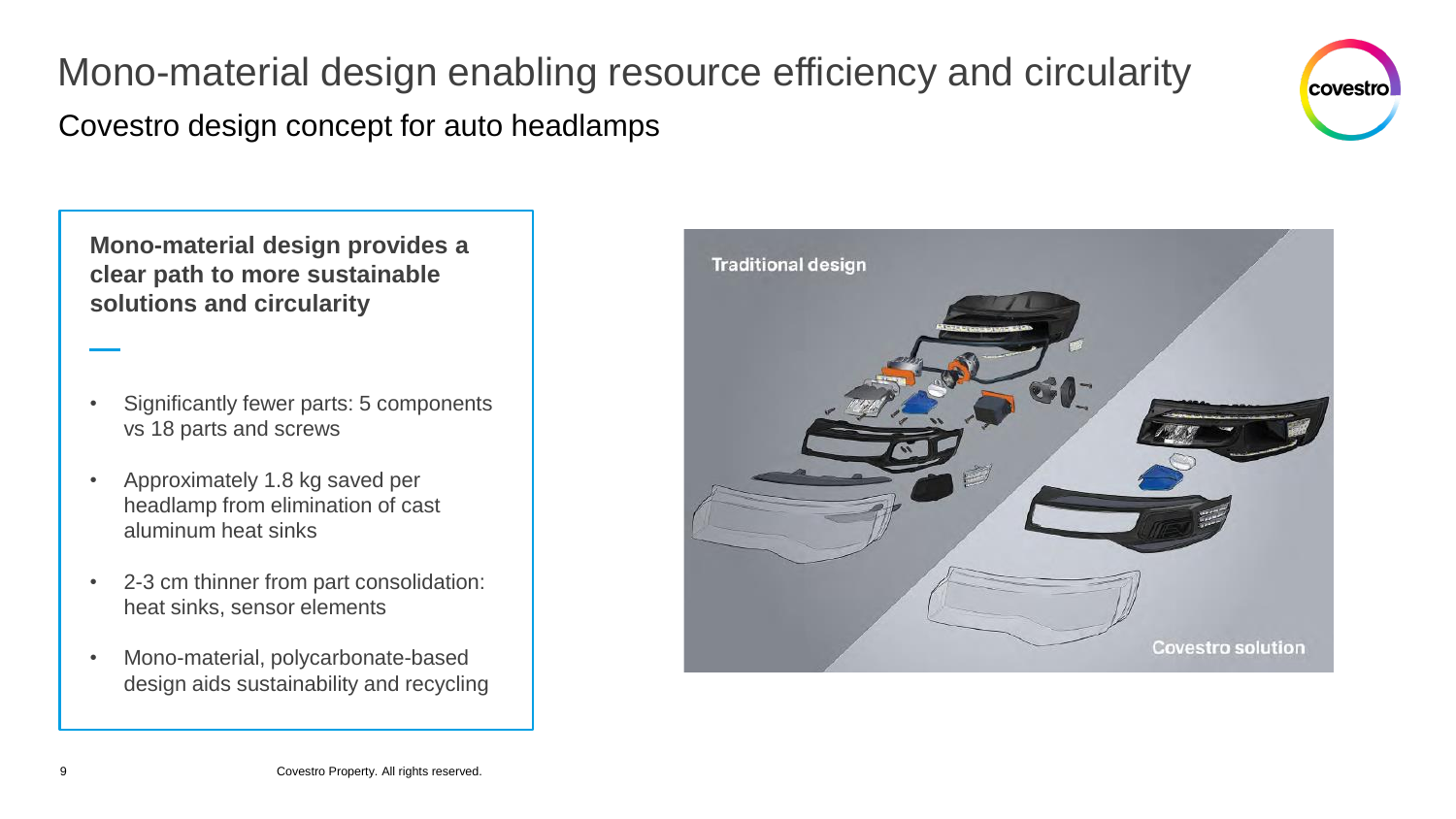## Mono-material design enabling resource efficiency and circularity Covestro design concept for outdoor smart light



**Mono-material design provides a clear path to more sustainable solutions and circularity**

- Reduced weight, parts and materials leads to more sustainable design
- Incorporating sensors, displays, antennas, cameras and more – almost any electronic component
- Using Makrolon® polycarbonate for multiple components greatly reduces complexity in the design process and allows for easier end-of-life recycling

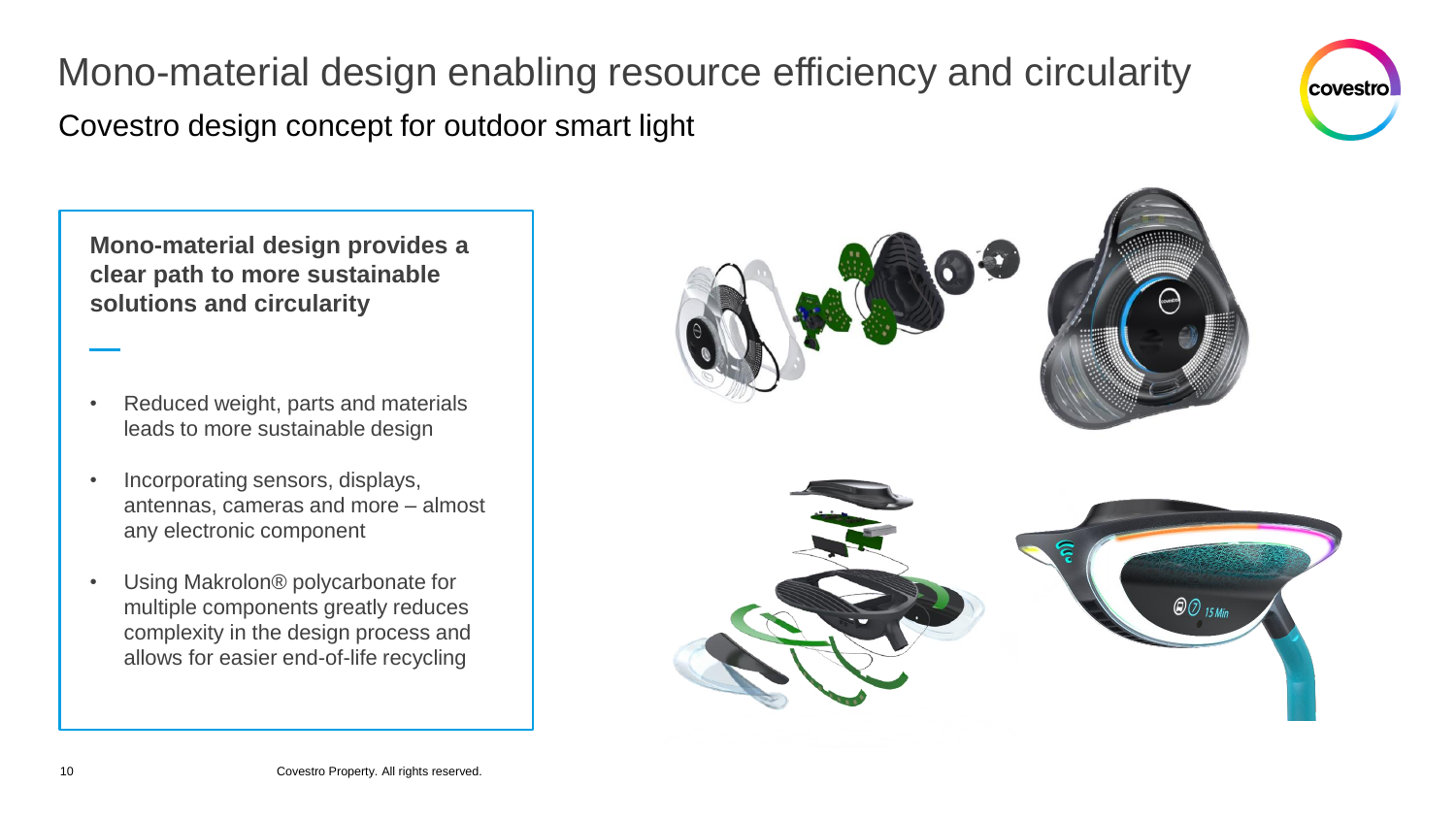

#### **Creating an aesthetic identity for sustainable materials**

- Covestro has partnered with Tsinghua University to develop CMF solutions for Covestro's more sustainable polycarbonate material portfolio, e.g., recycled materials
- The project aims to integrate aesthetic CMF design into those polycarbonate materials by giving them a unique visual identity based on their sustainability attributes





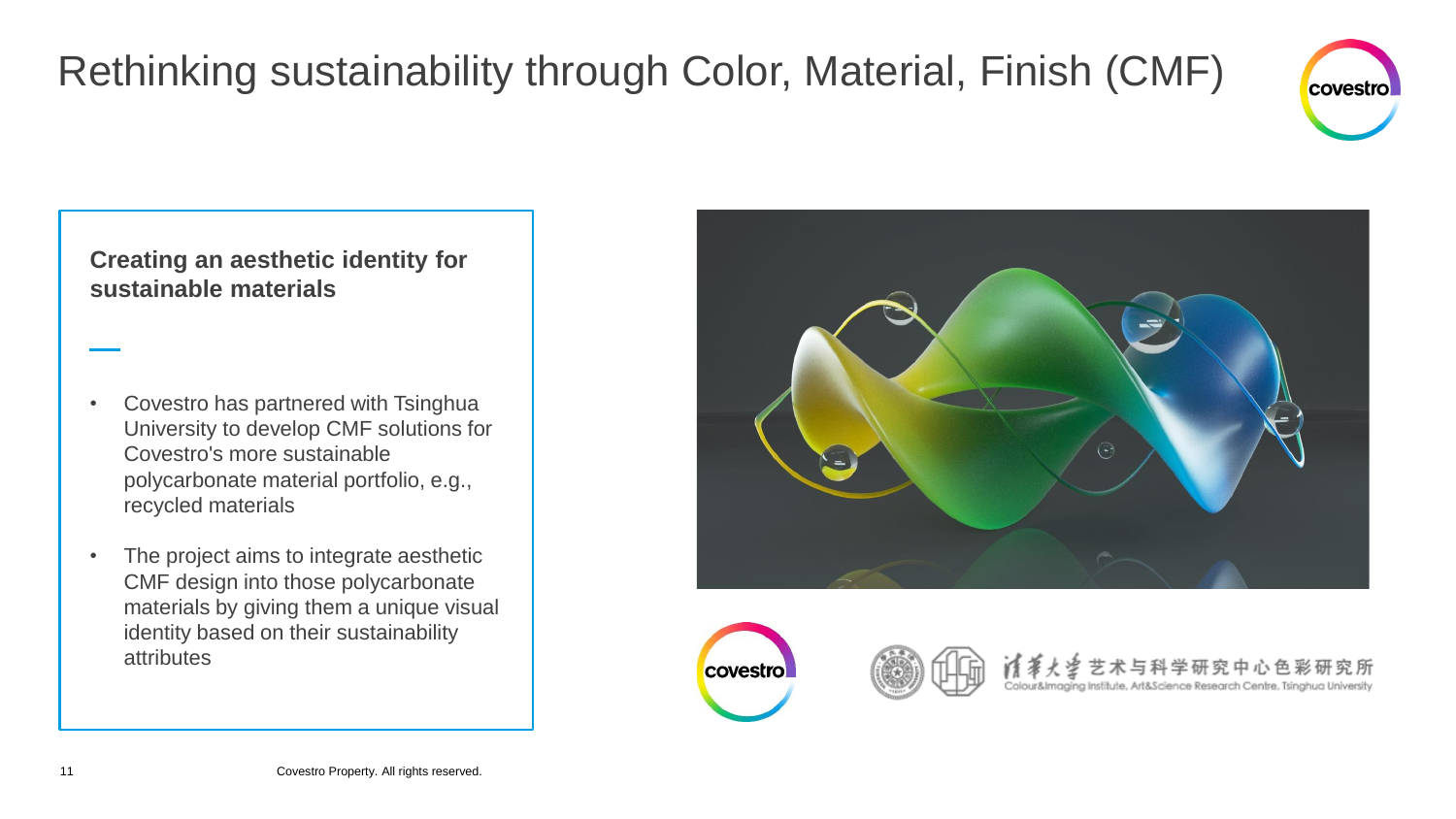## "Material Selection" as the first step to circular design

Optimized material selection can yield an 80% impact

According to a 2018 joint study by Material Economics and multiple EU climate organizations

- Carbon emissions can be reduced by 56% by 2050, if a circular economy model is introduced in the production of major industrial raw materials
- Nearly 80% of the stated total carbon reduction can be achieved by combining material recirculation and material efficiency



#### **Material Circulation**

Increasing the circular use of materials, and reducing the requirement for new materials. As an example, to avoid using new materials, recycled materials can be selected instead

covestro

#### **Material Efficiency**

Reducing the amount of material required per unit during product manufacturing. For instance, selecting materials that are lighter and stronger, or more efficient in the manufacturing process.

#### **Circular Business Models**

Reducing the quantity of a product needed to meet specific demands, through a change in business model. For example, changing the sale of a physical product into a service.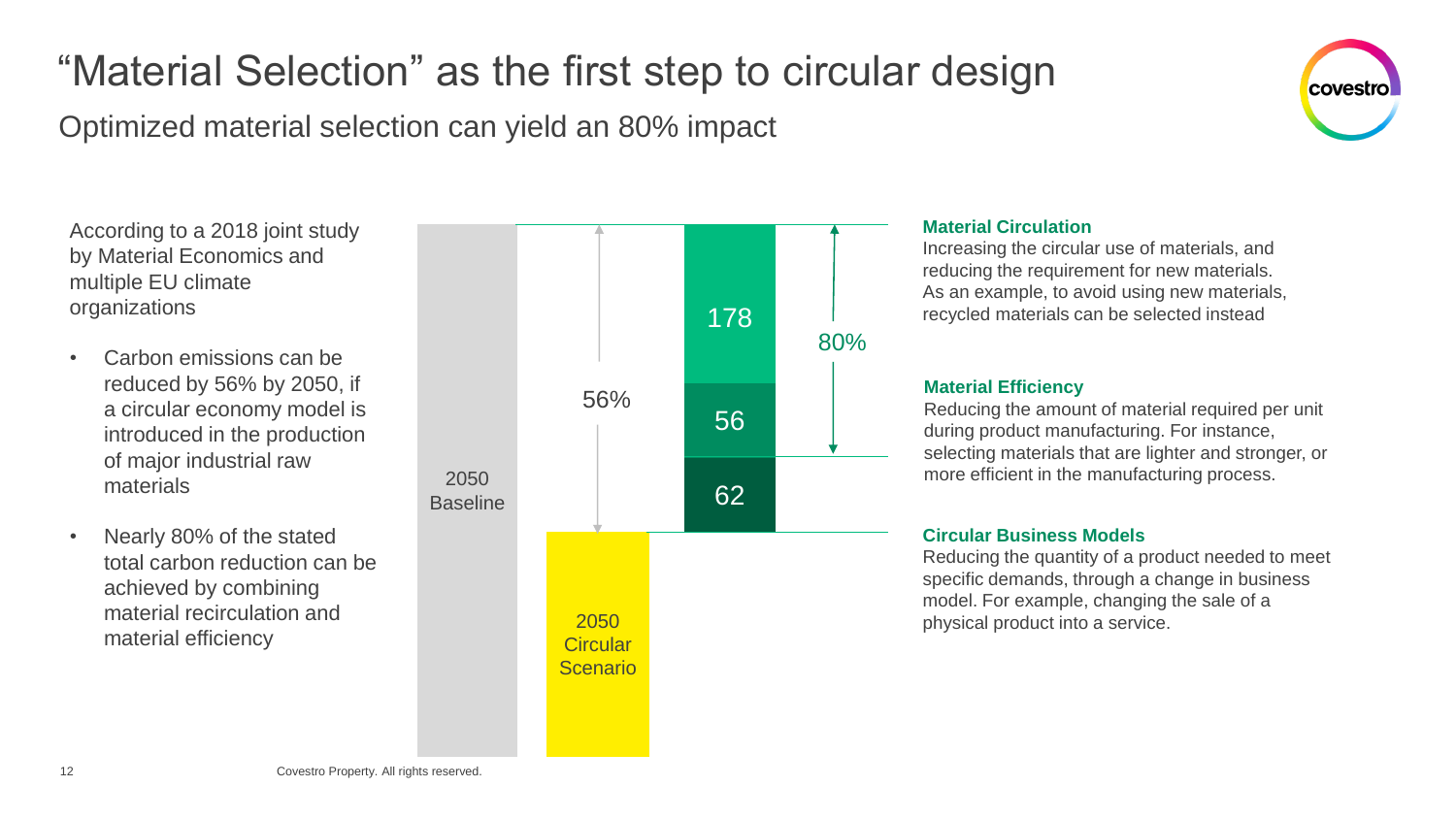## Forward-looking statements



This presentation may contain forward-looking statements based on current assumptions and forecasts made by Covestro AG.

Various known and unknown risks, uncertainties and other factors could lead to material differences between the actual future results, financial situation, development or performance of the company and the estimates given here. These factors include those discussed in Covestro's public reports, which are available on the Covestro website at [www.covestro.com](http://www.covestro.com/).

The company assumes no liability whatsoever to update these forward-looking statements or to adjust them to future events or developments.